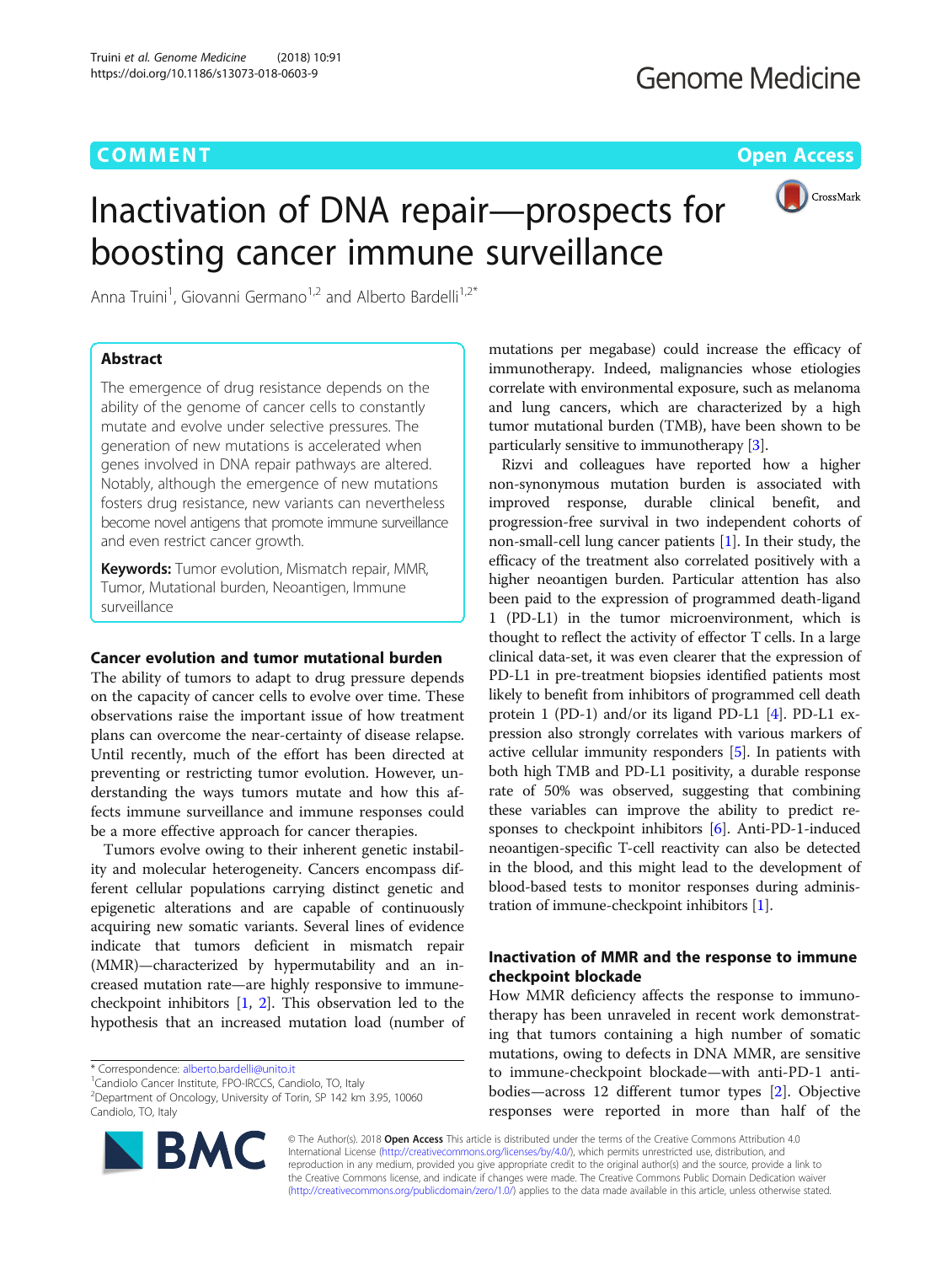patients, with 21% being complete responses. Of note, this study also demonstrated a rapid in vivo expansion of neoantigen-specific T-cell clones reactive to tumor mutant neopeptides. This finding strongly supports the idea that mutant neoantigens are responsible for sensitivity to immunotherapy [[2\]](#page-2-0).

Overall these studies underline the concept that a high mutational burden and elevated number of neoantigens, due to alterations in MMR genes, renders tumors responsive to immunotherapy regardless of the type of cancer. Based on these lines of evidence, the FDA granted approval to the anti-PD-1 antibody pembrolizumab in advanced solid tumors in patients whose cancer is DNA-MMR deficient [[7\]](#page-2-0). This is the first example of approval of a 'tissue-agnostic' treatment based on the cancer biomarker status, rather than on tumor histology.

Although immunotherapy has shown promising results, unfortunately it is effective in only a minority of cancer patients, and thus there is an intense interest towards understanding why immunotherapeutic approaches might differentially benefit distinct patient subgroups.

## Immune-cold and immune-hot tumors

A major limitation of the efficacy of immunotherapy is represented by the so-called 'immunologically cold tumors'. This term usually refers to there being limited, or no, immune response within the tumor tissue. Cold tumors are those that are not recognized by the innate or adaptive immune system, and do not elicit strong immune responses. Different cold immune profiles have been identified by analysis of histological samples. The 'immune-excluded' phenotype is characterized by the presence of abundant immune cells that, however, do not infiltrate the parenchyma but instead remain in the stroma of the tumor mass [\[5\]](#page-2-0). A second profile, the 'immune-desert' phenotype, is characterized by the absence of T cells in both the parenchyma and the stroma of the tumor. A third group is represented by inflamed tumors that contain a large repertoire of CD8<sup>+</sup>, CD4<sup>+</sup>, and myeloid cells as well as a complex network of pro-inflammatory cytokines [[5\]](#page-2-0). Such strong intra-tumoral immune abundance (that suggests a pre-existing immune response) is blocked by the inhibitory strategies of the tumor, preventing effective immune surveillance. In addition, low levels of neoantigens, as well as the secretion of immunosuppressive cytokines, are also typical features of immunologically cold tumors.

Several strategies have been considered to increase immune surveillance of cold tumors. For example, the impact of MMR deficiency on cancer immune surveillance was assessed recently by using syngeneic mouse models [[8\]](#page-2-0). Specifically, the gene encoding MutL homologue 1 (MLH1), a key component of the DNA MMR system, has been genetically inactivated in colorectal, breast, and pancreatic mouse cancer cells. While the growth of MMR-deficient cancer cells in immunocompromised mice was comparable to that of their proficient counterparts, MMR-deficient cells grew poorly when transplanted into immunocompetent mice [\[8](#page-2-0)]. Indeed, inactivation of MMR not only significantly increased the mutational burden but also led to a persistent renewal of neoantigens compared with MMR-proficient cells. This resulted in improved immune surveillance and restricted tumor growth.

Combined, these results suggest that a forced increase in the mutational burden (particularly the levels of frameshifts) could, paradoxically, be beneficial. As a follow-up, colorectal cancer mouse cell lines were treated with temozolomide (TMZ), a chemotherapeutic drug that triggers DNA damage, and TMZ-resistant cells were injected into syngeneic mice [\[8\]](#page-2-0). A subset of drug-resistant cells (those that had lost MMR capabilities) did not form tumors and showed an increased number of mutations and number of predicted neoantigens in comparison with parental cell lines. Taken together, these results showed that an increased mutational load, triggered by inactivation of MMR and associated with hypermutability, can initiate an effective immune response.

Another approach to increase the response of cancers to immunotherapies is delivery of oncolytic viruses. For example, a small phase Ib clinical trial recently tested the effect of combining an oncolytic virus with the anti-PD-1 pembrolizumab in a cohort of advanced melanoma patients. This combination reported an impressive 62% overall response rate, with 33% being complete responses [[9\]](#page-2-0). The strategy led to reprogramming of the microenvironment and T-cell infiltration in tumors, which effectively turned an immunologically cold tumor into an immune hot tumor [[9\]](#page-2-0).

A further option is represented by a personalized cancer treatment vaccine that targets patient-specific neoantigens. Ott and colleagues recently showed how this approach could stimulate an effective anti-tumor response in melanoma patients. When the vaccine was injected into the patients, it drove immune T-cell responses that recognized neoantigens on tumor cells, resulting in complete responses [[10](#page-2-0)]. Oncogenic driver mutations are required for the tumor growth, but they can also be considered as tumor-specific neoantigens, shared among patients. Rosenberg and colleagues evaluated the reactivity of tumor-infiltrating CD8+ T lymphocytes that specifically recognized KRAS harboring the G12D mutation in a patient with multiple metastatic sites. After the lymphocytes were expanded and infused, an objective regression was observed for all seven lung metastases [[11](#page-2-0)].

Other strategies to convert an immune-cold tumor into an immune-hot target include the use of nanoparticles capable of delivering immune-stimulating drugs into tumors and, in turn, stimulating T-cell invasion. Reprogramming the tumor microenvironment to elicit T-cell